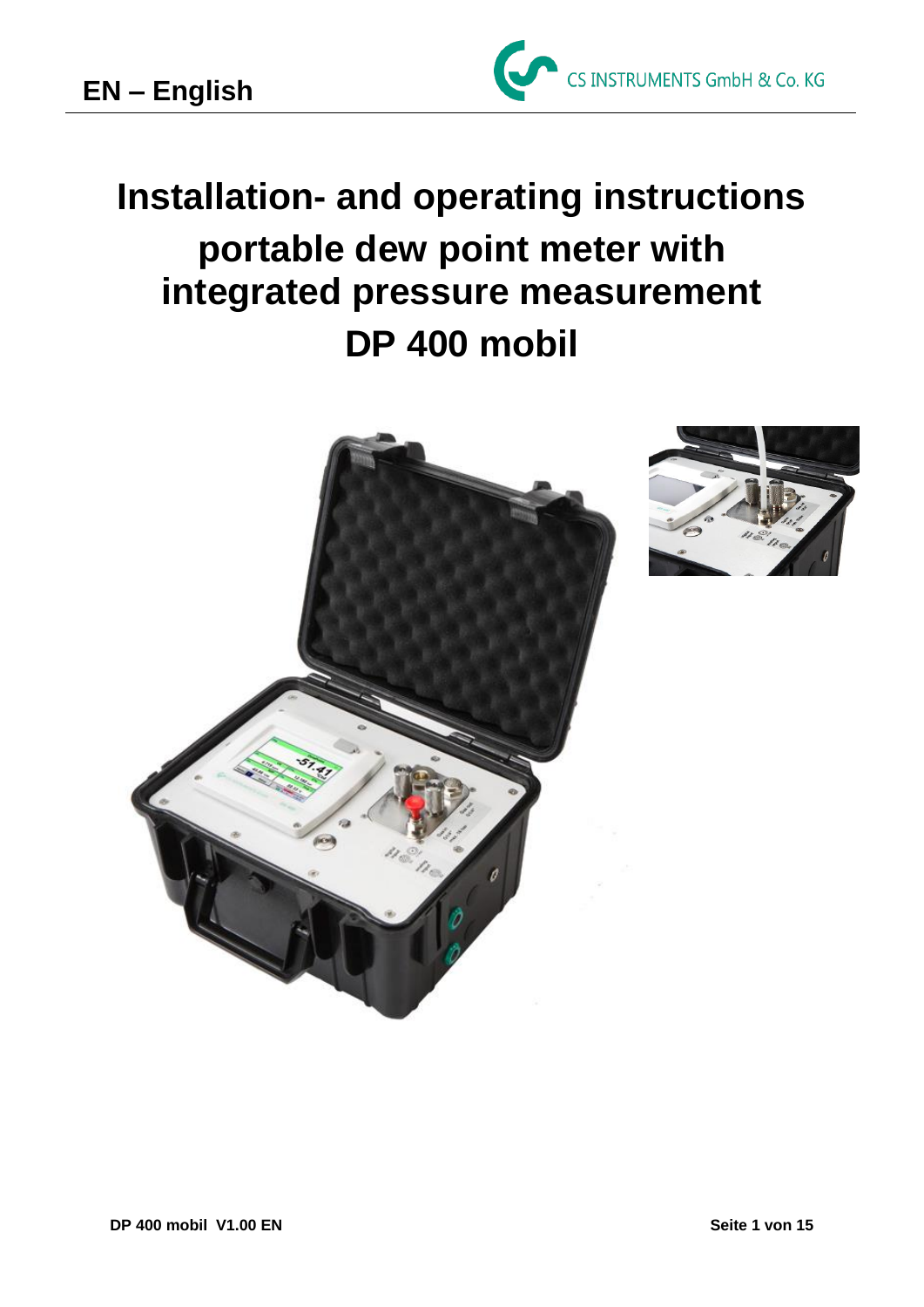### **Foreword**

Dear customer,

thank you very much for deciding in favour of the DP 400 mobil. Please read this installation and operation manual carefully before mounting and initiating the device and follow our advice. A riskless operation and a correct functioning of the DP 400 mobil are only guaranteed in case of careful observation of the described instructions and notes



### **Geschäftsstelle Süd / Sales Office South**

Zindelsteiner Str. 15 D-78052 VS-Tannheim Tel.: +49 (0) 7705 978 99 0 Fax: +49 (0) 7705 978 99 20 Mail: info@cs-instruments.com Web: http://www.cs-instruments.com

### **Geschäftsstelle Nord / Sales Office North**

Am Oxer 28c D-24955 Harrislee Tel.: +49 (0) 461 700 20 25 Fax: +49 (0) 461 700 20 26

Mail: info@cs-instruments.com Web: http://www.cs-instruments.com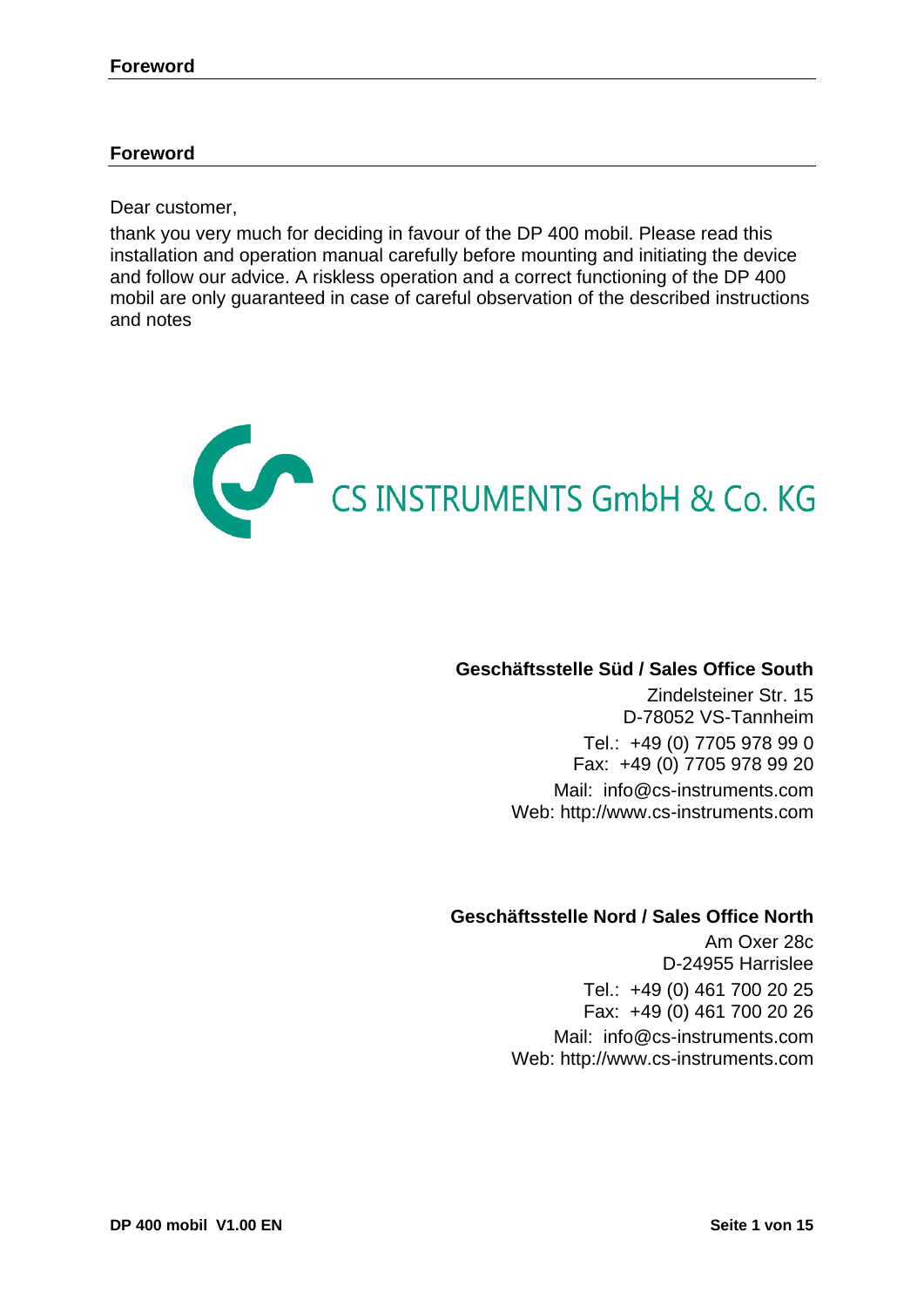# <span id="page-2-0"></span>II. Inhaltsverzeichnis

| П.             |                                |  |  |  |  |  |  |
|----------------|--------------------------------|--|--|--|--|--|--|
| 1              |                                |  |  |  |  |  |  |
|                | 1.1                            |  |  |  |  |  |  |
|                | 1.2                            |  |  |  |  |  |  |
|                | 1.3                            |  |  |  |  |  |  |
| 2              |                                |  |  |  |  |  |  |
| 3              |                                |  |  |  |  |  |  |
| 4              |                                |  |  |  |  |  |  |
| 5              |                                |  |  |  |  |  |  |
| 6              |                                |  |  |  |  |  |  |
|                | 6.1                            |  |  |  |  |  |  |
| $\overline{7}$ |                                |  |  |  |  |  |  |
|                | 7.1<br>7.1.1<br>7.1.2<br>7.1.3 |  |  |  |  |  |  |
|                | 7.2                            |  |  |  |  |  |  |
|                | 7.2.1<br>7.2.2                 |  |  |  |  |  |  |
| 8              |                                |  |  |  |  |  |  |
| 9              |                                |  |  |  |  |  |  |
| 10             |                                |  |  |  |  |  |  |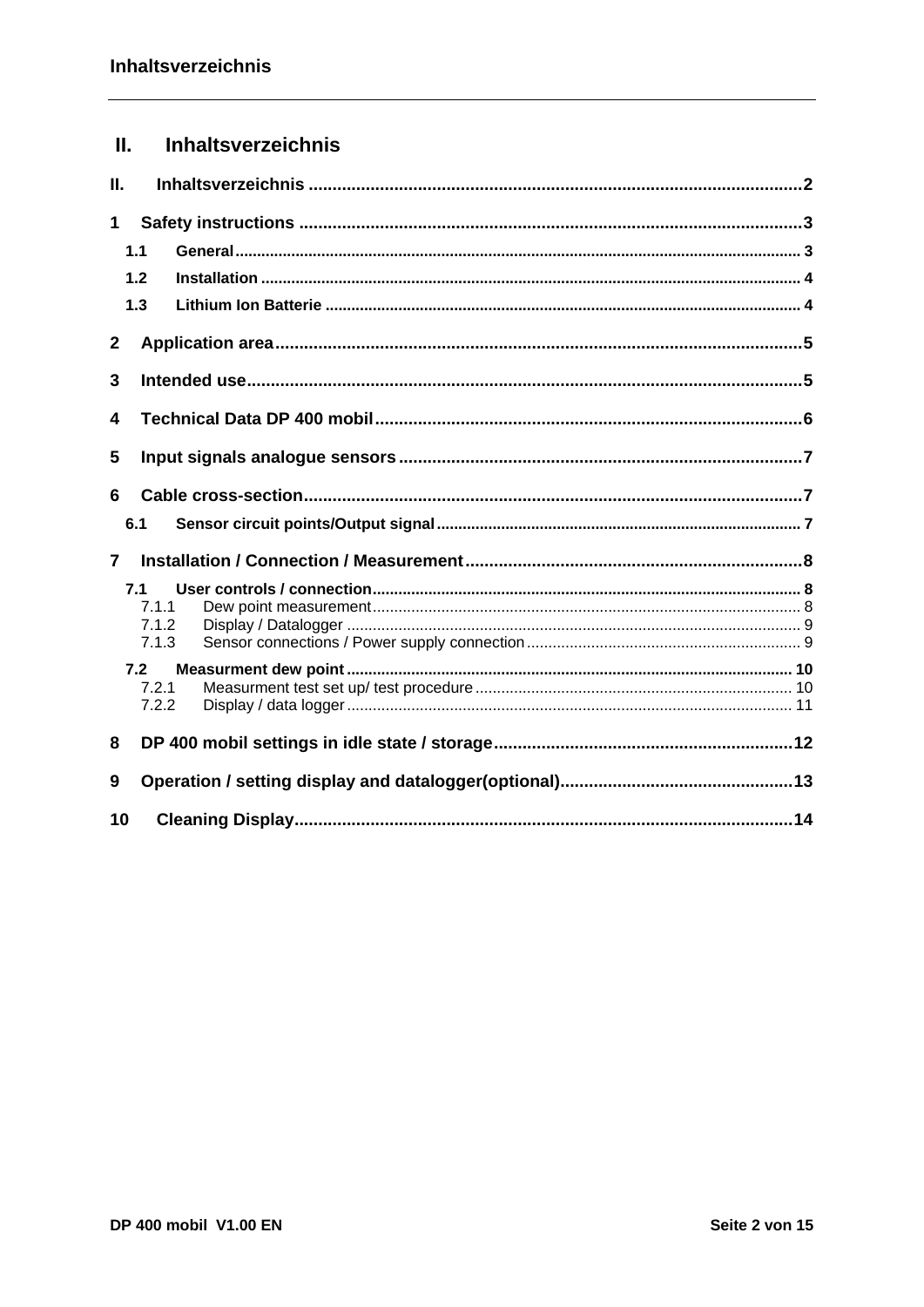# <span id="page-3-0"></span>**1 Safety instructions**

### <span id="page-3-1"></span>**1.1 General**



### **Please check whether this manual corresponds with the device type.**

Please attend to all notes indicated in this instruction manual. It contains essential information which has to be followed during installation, operation and maintenance. Therefore, this instruction manual has to be read categorically by the technician as well as by the responsible user/qualified personnel before installation, initiation and maintenance.

This instruction manual has to be available at any time at the operation site of the DS 400.

Regional and national regulations respectively, have to be observed in addition to this instruction manual if necessary.

In case of any obscurities or questions with regard to this manual or the instrument please contact CS Instruments GmbH & Co.KG



# **Warning!**

**Supply voltage!**

**Contact with supply voltage carrying non-insulated parts may cause an electric shock with injury and death.**

### **Measures:**

- Note all applicable regulations for electrical installations (e.g. VDE 0100)!
- **Carry out maintenance only in strain less state!**
- All electric works are only allowed to be carried out by authorized qualified personnel.



### **Warning!**

**Inadmissible operating parameters!**

**Undercutting and exceeding respectively of limit values may cause danger to persons and material and may lead to functional and operational disturbances.**

### **Measures:**

Make sure that the DP 400 mobil is only operated within the admissible limit values indicated on the

type label.

- Strict observance of the performance data of the DP 400 mobil in connection with the application.
- Do not exceed the admissible storage and transportation temperature.

### **Further safety instructions:**

- Attention should also be paid to the applicable national regulations and safety instructions during installation and operation.
- The DP 400 mobil is not allowed to be used in explosive areas.

### **Additional remarks:**

- Do not overheat the instrument!
- Change of battery and SD-Card are only allowed to be carried out by authorized qualified personnel and in strain less state

### **Attention!**

### **Malfunctions at the DP 400 mobil!**

**Faulty installation and insufficient maintenance may lead to malfunctions of the DP 400 mobil which may affect the measuring results and which may lead to misinterpretations.**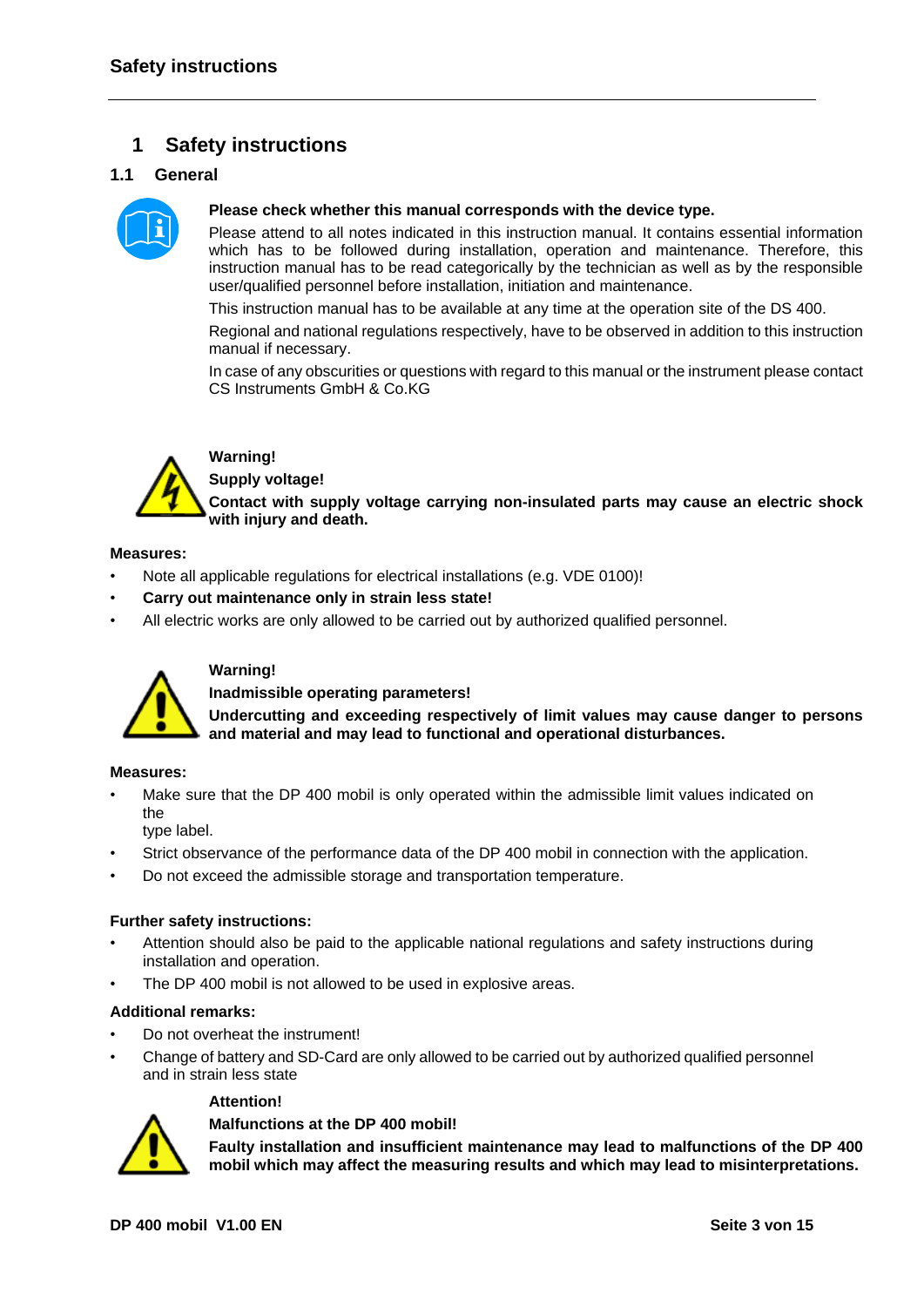### <span id="page-4-0"></span>**1.2 Installation**



### **NOTE!**

The plug of the power supply unit (charger) is used as a separator. This separator must be clearly recognisable and easily accessible by the user. A plug connector with a CEE7/7 system is necessary.



### **NOTE!**

Only the supplied power supply may be used.

### <span id="page-4-1"></span>**1.3 Lithium Ion Batterie**



### **Warning! Battery!**

**The replacement of the battery must only be carried out by authorised and skilled personnel, and when the device is de-energised.**

**Only the original battery of the manufacturer with built-in protection circuit may be used.**

- Do not use any other power supply for charging the Li-Ion battery as the provided.
- Do not charge the battery under conditions that are not specified in the manual.
- Do not charge the battery in an environment with flammable substances. Never charge the battery unattended.
- **Transport**

The contained lithium ion batteries are subject to the Dangerous Goods Legislation requirements. The user can transport the batteries by road without further requirements.

When being transported by third parties (e.g.: air transport or forwarding agency), special requirements on packaging and labelling must be observed. For preparation of the item being shipped, consulting an expert for hazardous material is required.

Please also observe possibly more detailed national regulations.

#### **Disposal**

The datalogger, rechargeable batteries, accessories and packaging should be sorted for environmental friendly recycling. Do not dispose of power tools and batteries/rechargeable batteries into household waste!

#### **Only for EC countries:**



 According to the European Guideline 2012/19/EU, power tools that are no longer usable, and according to the European Guideline 2006/66/EC, defective or used battery packs/batteries, must be collected separately and disposed of in an environmentally correct manner. Batteries no longer suitable for use can be directly returned at:

CS Instruments GmbH & Co.KG Zindelsteiner Str. 15 D-78052 VS-Tannheim

CS Instruments GmbH & Co.KG Am Oxer 28c D-24955 Harrislee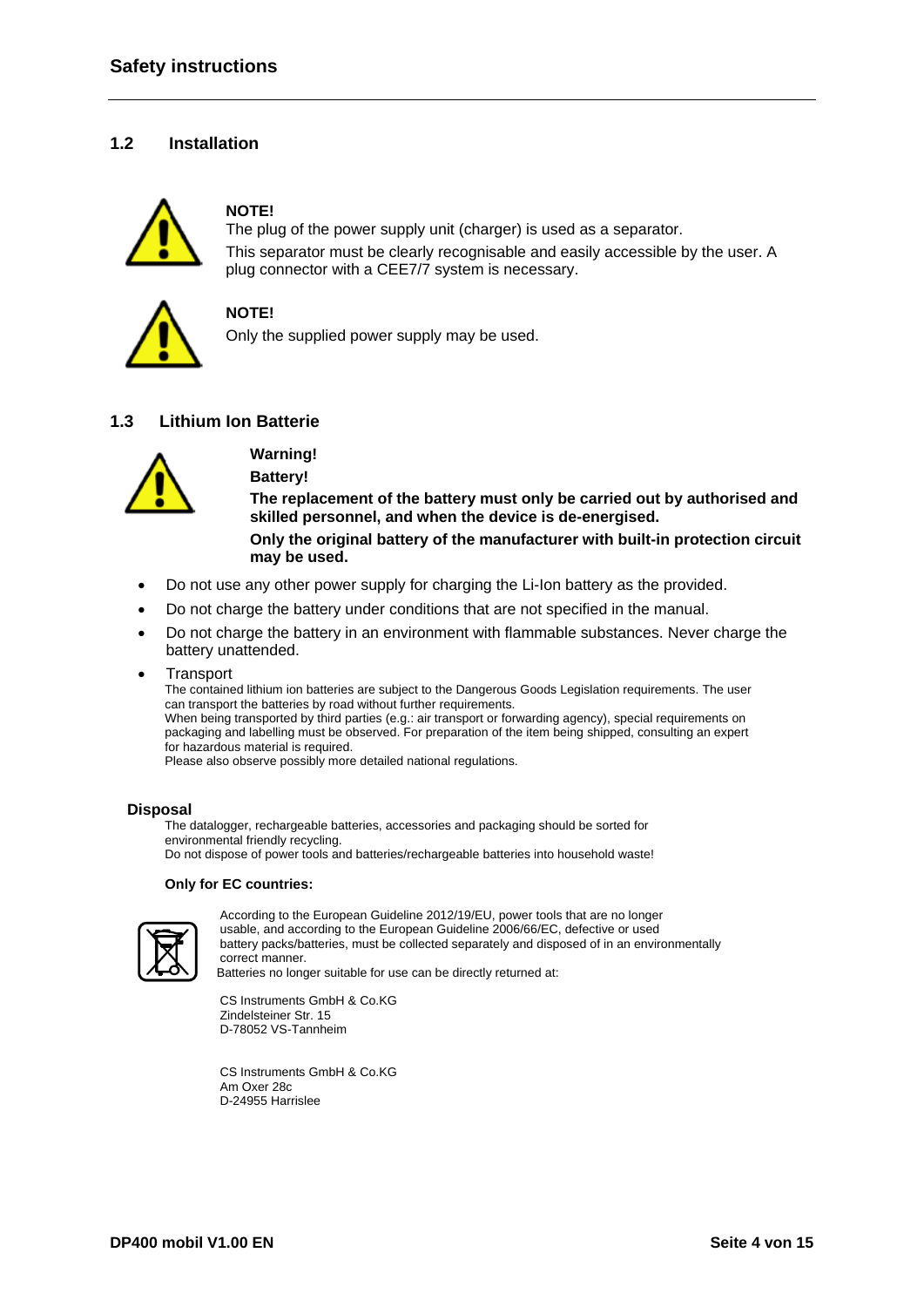# <span id="page-5-0"></span>**2 Application area**

The portable dew point measuring device in a robust case has been specially developed for field applications. The device has a high-precision digital dew point sensor. In addition to the dew point (pressure dew point), the temperature, relative humidity, absolute humidity  $(q/m<sup>3</sup>)$  as well as other moisture values are measured. Integrated pressure measurement up to 16 bar.

The measuring gas / compressed air is connected via PTFE hose to the 6mm plug connections.

The operation is carried out via the clear 3.5 "touch screen. The optional data logger enables the recording of all measured values over hours, days or weeks (100 million measured values of storage capacity)

Any analogue sensors (0/4 - 20 mA, 0 - 1/10/30 V), pulse) are easy and fast to configure. Digital sensors can be connected via RS 485, Modbus RTU.

Optional:

Network-capable and data transmission worldwide via Ethernet, integrated web server.

## <span id="page-5-1"></span>**3 Intended use**

The dew point measuring device with data logger DP 400 mobile is designed for portable data acquisition and storage of analog and digital input signals.

The DP 400 mobil is designed and designed exclusively for the intended use as described herein and may only be used accordingly.

The user must check whether the device is suitable for the selected application. Ensure that the medium is compatible with the media-bearing parts. The technical data in the data sheet are binding.

Incorrect handling or operation outside the technical specifications is prohibited. Claims of any kind due to improper use are excluded.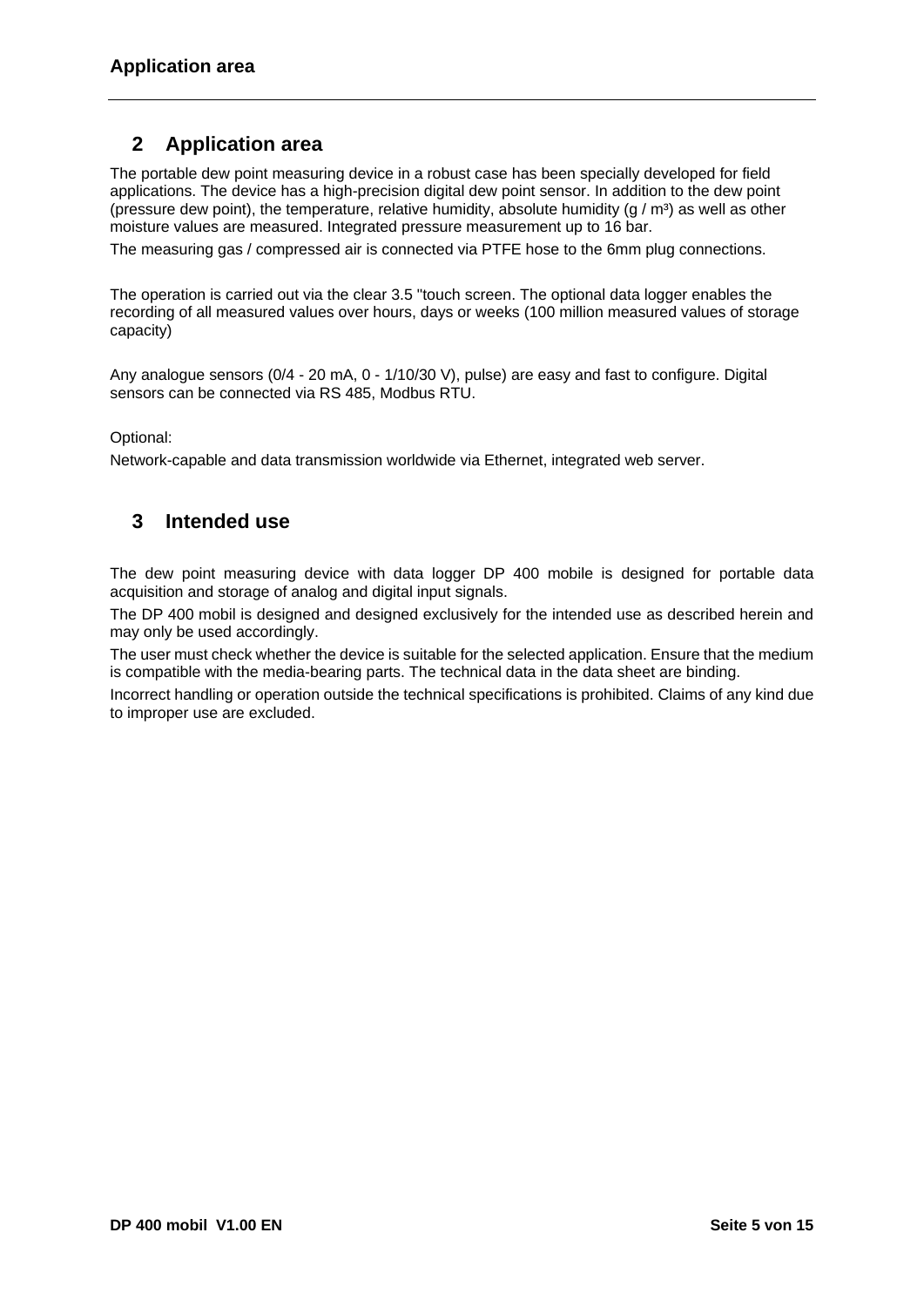# <span id="page-6-0"></span>**4 Technical Data DP 400 mobil**

| Dimensions of housing    | 270x225x156 mm                                                                                                                                                                             |  |  |
|--------------------------|--------------------------------------------------------------------------------------------------------------------------------------------------------------------------------------------|--|--|
| Weight                   | 3,2 kg                                                                                                                                                                                     |  |  |
| <b>Case Material</b>     | impact resistant HDPE/HWU -plastic (ABS).                                                                                                                                                  |  |  |
| Sensor inputs            | Sensor inputs (digital / analogue) depending on configuration<br>Digital sensors RS 485/ModBus RTU<br>Analogue third-party sensors $0/4 - 20$ mA, $0 - 1/10/30$ V, pulse,<br>Pt100/Pt1000. |  |  |
| Measuring ranges         | -80 … +50°Ctd<br>Dew point:<br>Temperature: -20 70°C<br>Humnidity:<br>0 100% RH<br>Pressure:<br>$016$ bar                                                                                  |  |  |
| Accuracy dew point       | ± 1°C for 20-20°Ctd<br>± 2°C for -20-50°Ctd<br>$± 3°C$ for -50-80 $°C$ td                                                                                                                  |  |  |
| Accuray pressure         | ± 0.5%                                                                                                                                                                                     |  |  |
|                          |                                                                                                                                                                                            |  |  |
| Power supply for sensors | Output voltage:: 24 VDC ± 10%<br>Output current : a.) Digital board 120 mA continuous operation<br>b.) Analogue board: 60mA                                                                |  |  |
| Interfaces               | USB-Stick,<br>Ethernet RTU/TCP optional,<br><b>WEB-Server optional</b>                                                                                                                     |  |  |
| Memory card              | Speichergröße 4 GB-Memorycard-Standard                                                                                                                                                     |  |  |
| Power supply             | Li-Ion Battery,<br>Power Supply 100 - 240 VAC/50 - 60 Hz with output 12VDC                                                                                                                 |  |  |
| Colour screen            | 3.5"-Touchpanel TFT transmissive, graphics, curves, statistics                                                                                                                             |  |  |
| Operating temperature    | $0 - 50 °C$                                                                                                                                                                                |  |  |
| Storage temperature      | -20 to $+70^{\circ}$ C                                                                                                                                                                     |  |  |
| Process connection       | 6mm plug-in connection                                                                                                                                                                     |  |  |
| Optionally               | <b>Ethernet Modbus TCP</b>                                                                                                                                                                 |  |  |
| Optionally               | Webserver                                                                                                                                                                                  |  |  |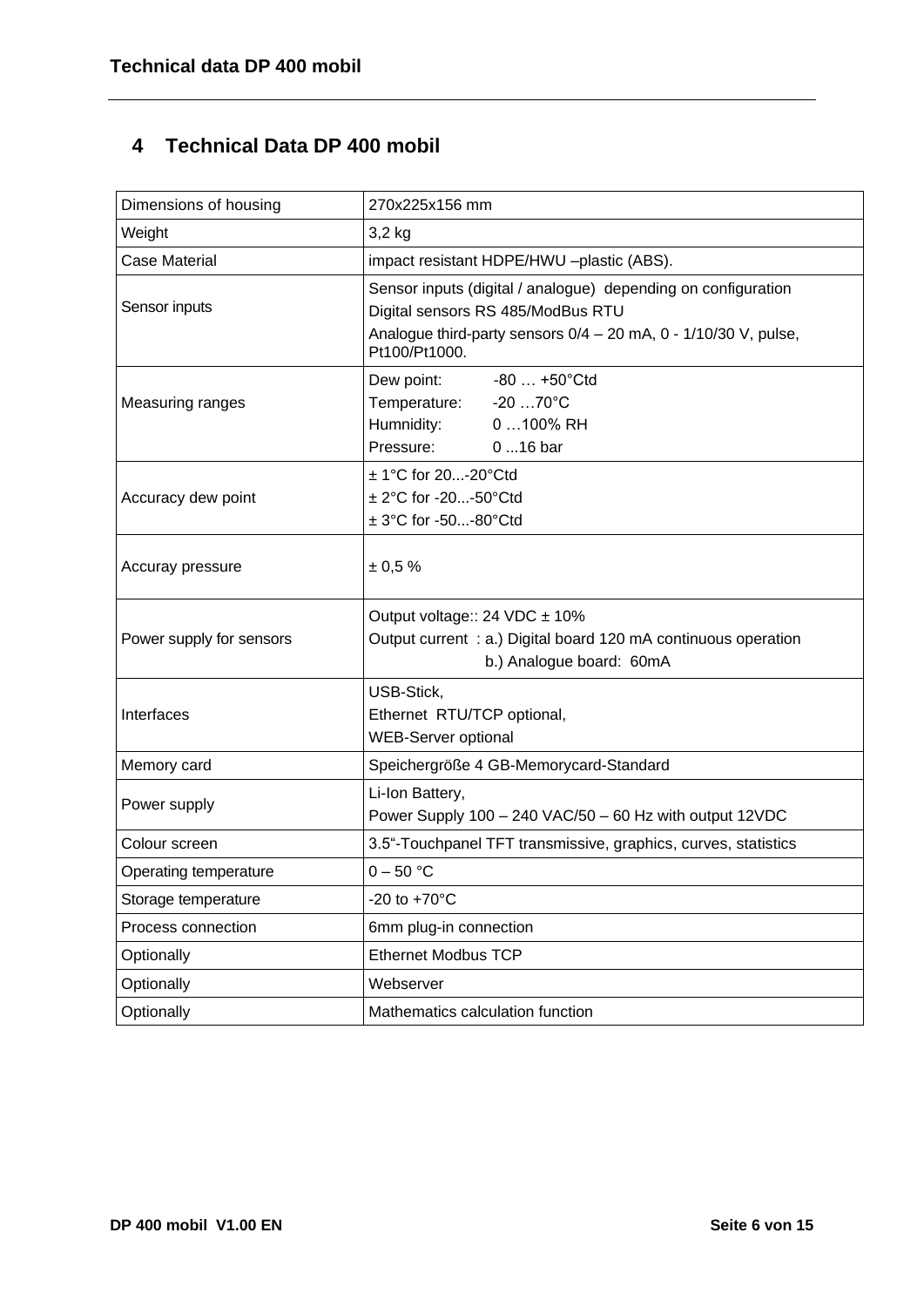# <span id="page-7-0"></span>**5 Input signals analogue sensors**

| Input signal                                                |                   |                                                                   |  |
|-------------------------------------------------------------|-------------------|-------------------------------------------------------------------|--|
|                                                             | Measuring range   | $0 - 20$ mA $/ 4 - 20$ mA                                         |  |
| Current signal<br>$(0 - 20 \text{ mA} / 4 - 20 \text{ mA})$ | <b>Resolution</b> | 0,0001 mA                                                         |  |
| internal or external<br>power supply                        | Accuracy          | $\pm$ 0,03 mA $\pm$ 0,05 %                                        |  |
|                                                             | Input resistance  | 50 $\Omega$                                                       |  |
|                                                             | Measuring range   | $0 - 1 V$                                                         |  |
| Voltage signal                                              | <b>Resolution</b> | $0,05$ mV                                                         |  |
| $(0 - 1V)$                                                  | Accuracy          | $\pm$ 0,2 mV $\pm$ 0,05 %                                         |  |
|                                                             | Input resistance  | 100 $k\Omega$                                                     |  |
|                                                             | Measuring range   | 0 - 10 V/30 V                                                     |  |
| Voltage signal                                              | Resolution        | $0,5$ mV                                                          |  |
| $(0 - 10 V / 30 V)$                                         | Accuracy          | $\pm$ 2 mV $\pm$ 0,05 %                                           |  |
|                                                             | Input resistance  | 1 $M\Omega$                                                       |  |
|                                                             | Measuring range   | -200 - 850 °C                                                     |  |
| <b>RTD</b><br>Pt100                                         | Resolution        | $0,1$ °C                                                          |  |
|                                                             | Accuracy          | $\pm$ 0,2 °C at -100 - 400 °C<br>$\pm$ 0,3 °C (further range)     |  |
|                                                             | Measuring range   | $-200 - 850$ °C                                                   |  |
| <b>RTD</b><br>Pt1000                                        | Resolution        | $0,1$ °C                                                          |  |
|                                                             | Accuracy          | $\pm$ 0.2 °C at -100 - 400 °C<br>$\pm$ 0,3 °C (further range)     |  |
| Pulse                                                       | Measuring range   | minimal pulse length 100 µs<br>frequency 0 - 1 kHz<br>max. 30 VDC |  |

# <span id="page-7-1"></span>**6 Cable cross-section**

# **6.1 Sensor circuit points/Output signal**

<span id="page-7-2"></span>ODU Medi-Snap, AWG26 cable cross-sections: 0,14 mm<sup>2</sup>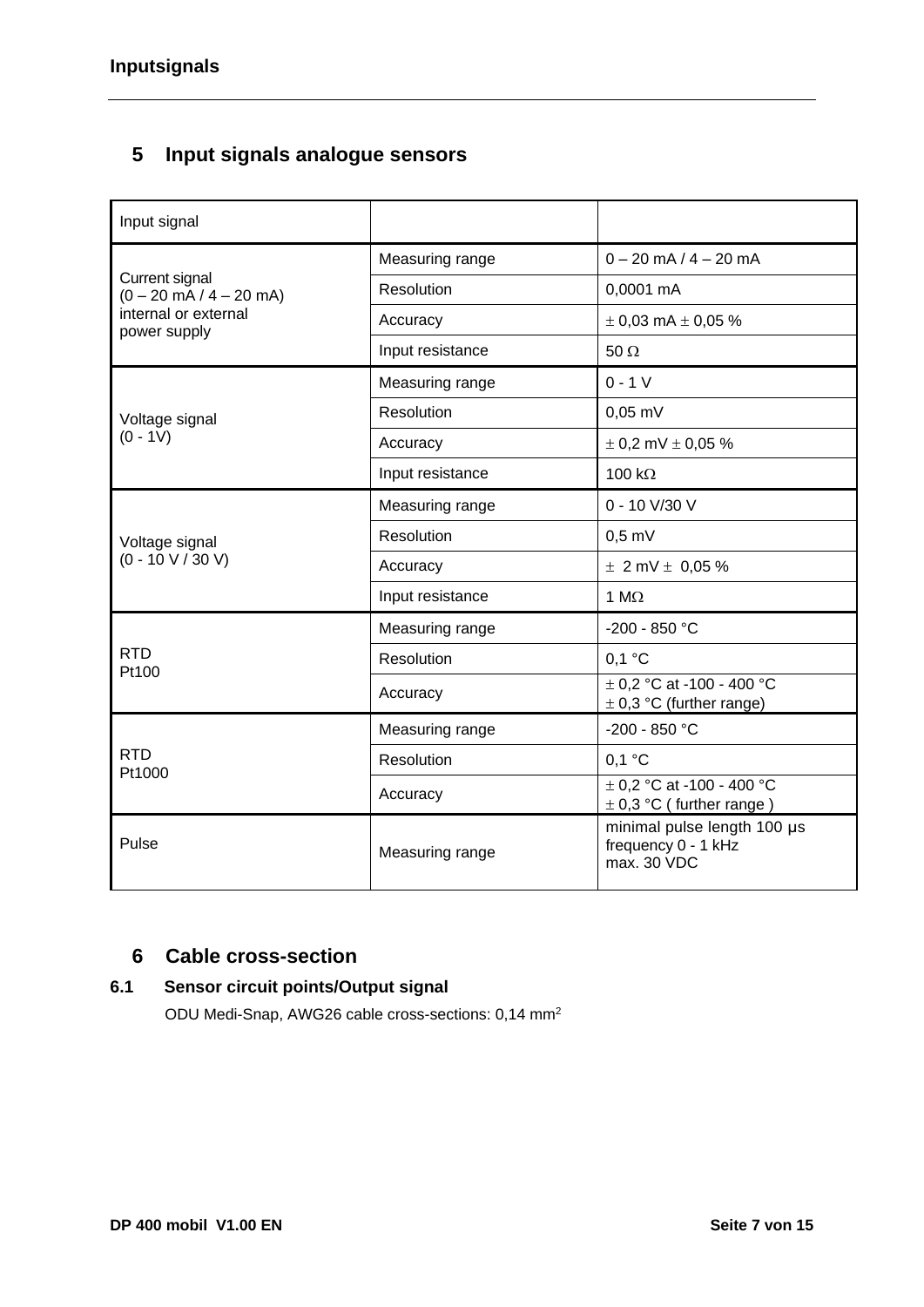# <span id="page-8-0"></span>**7 Installation / Connection / Measurement**

### <span id="page-8-1"></span>**7.1 User controls / connection**

# <span id="page-8-2"></span>**7.1.1 Dew point measurement**



Control Medium on/off

red seal plug.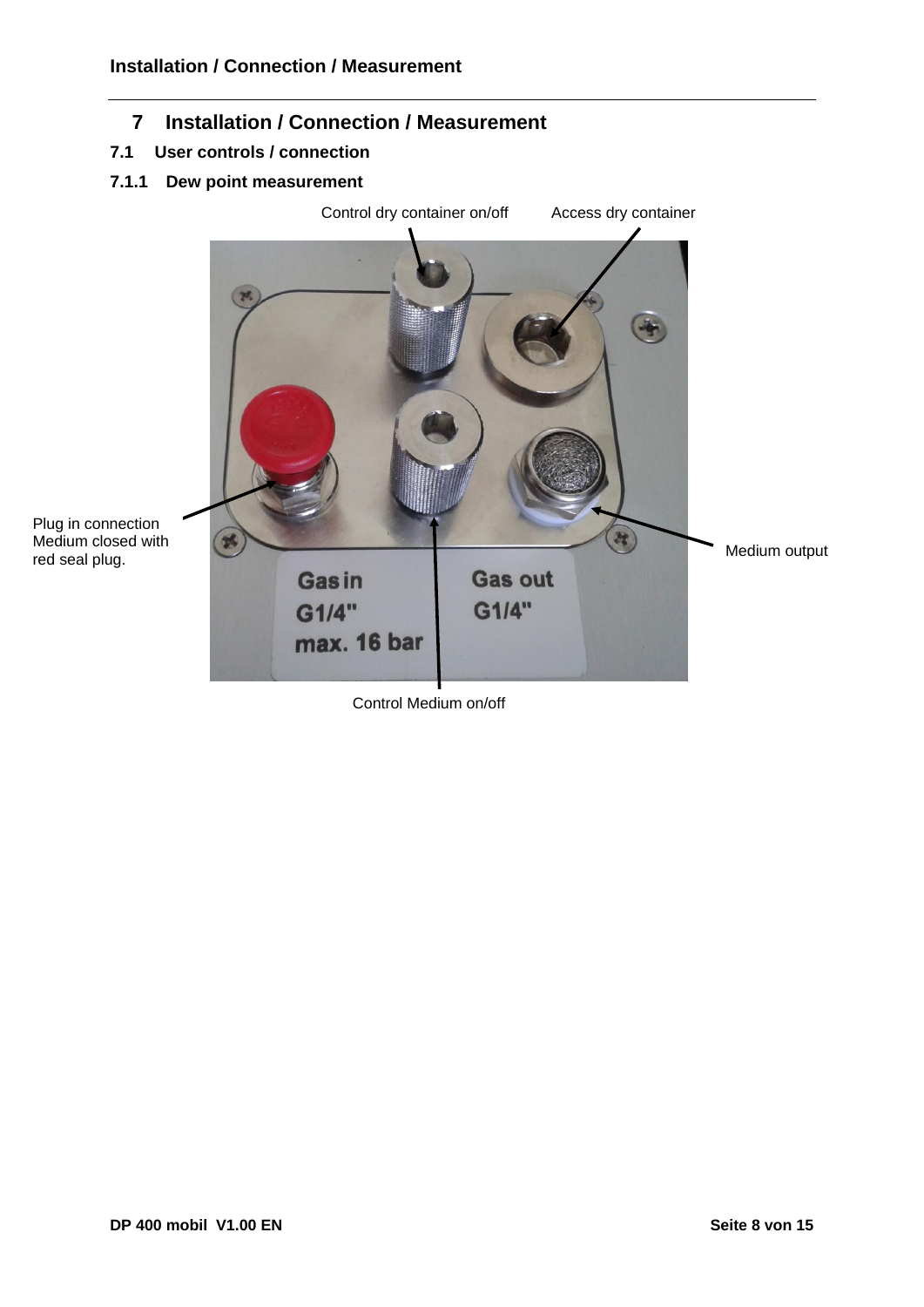### <span id="page-9-0"></span>**7.1.2 Display / Datalogger**

To switch on / off the DS400 mobile you have to press ( >= 3sec) the on / off knob.

A short press of the on / off knob during operation opens a popup with indication of the remaining operation time.

The data logger is operated via the touchpanel integrated in the display.



### <span id="page-9-1"></span>**7.1.3 Sensor connections / Power supply connection**

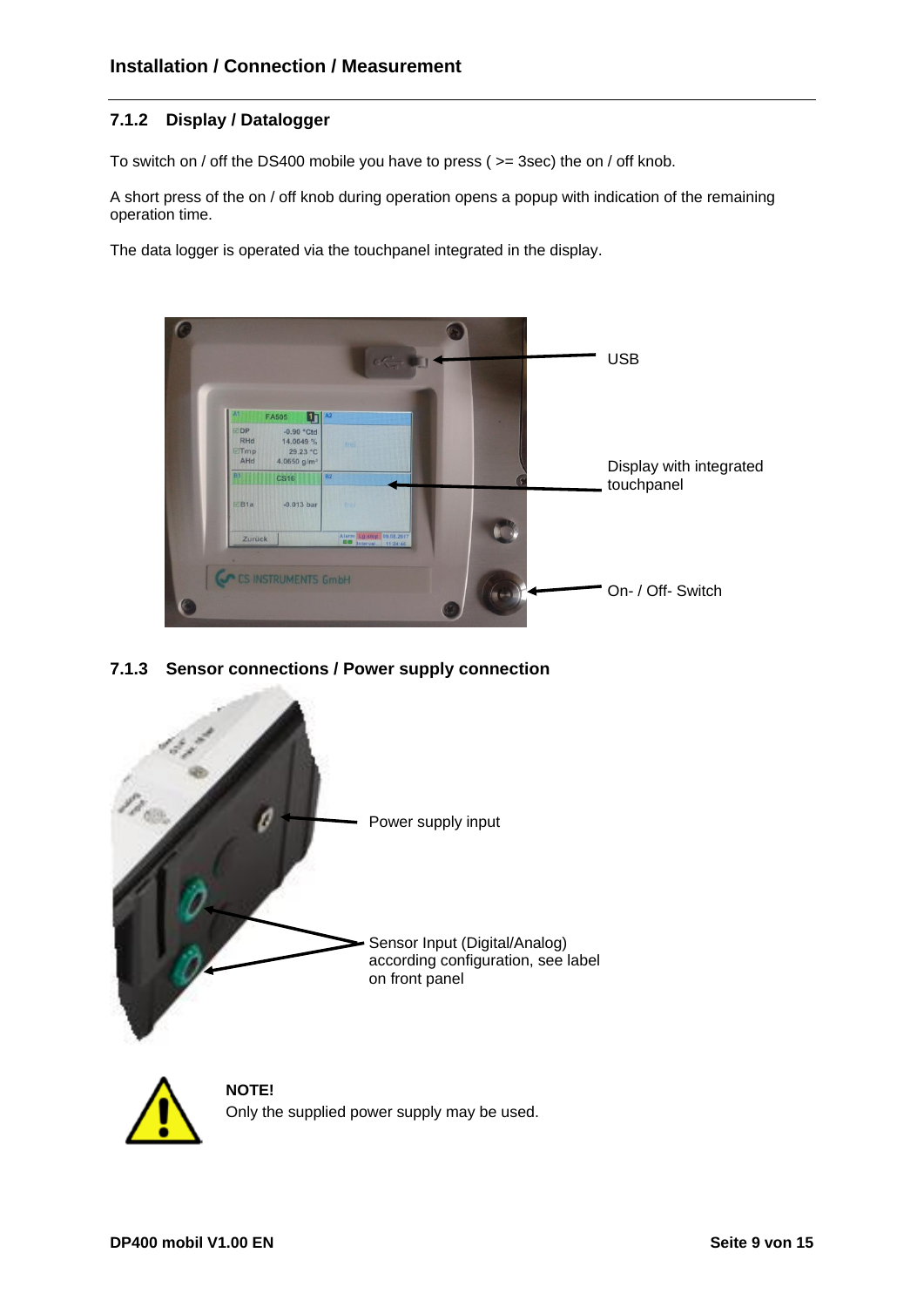### <span id="page-10-0"></span>**7.2 Measurement dew point**

### <span id="page-10-1"></span>**7.2.1 Measurement test set up/ test procedure**



**The maximum operating pressure is 15 bar.**

**It is important that the media connections are correctly plugged in and the connection hoses are correctly installed.**

**Otherwise, the pressure tightness / strength of the device is compromised.**



**Before disconnecting the DP 400 mobile from the gas line, it is necessary to vent the system to atmospheric pressure, otherwise serious injuries may occur.**

### **Note:**

At delivery, the dew point measuring device is designed in such a way that the sample gas is introduced via the medium inlet (6 mm plug input) and with a direct flow out at the medium outlet, see figure.





**For applications of gases other than compressed air, it is mandatory to change the media outflow (gas out) and to lead out it safely via a suitable line.**

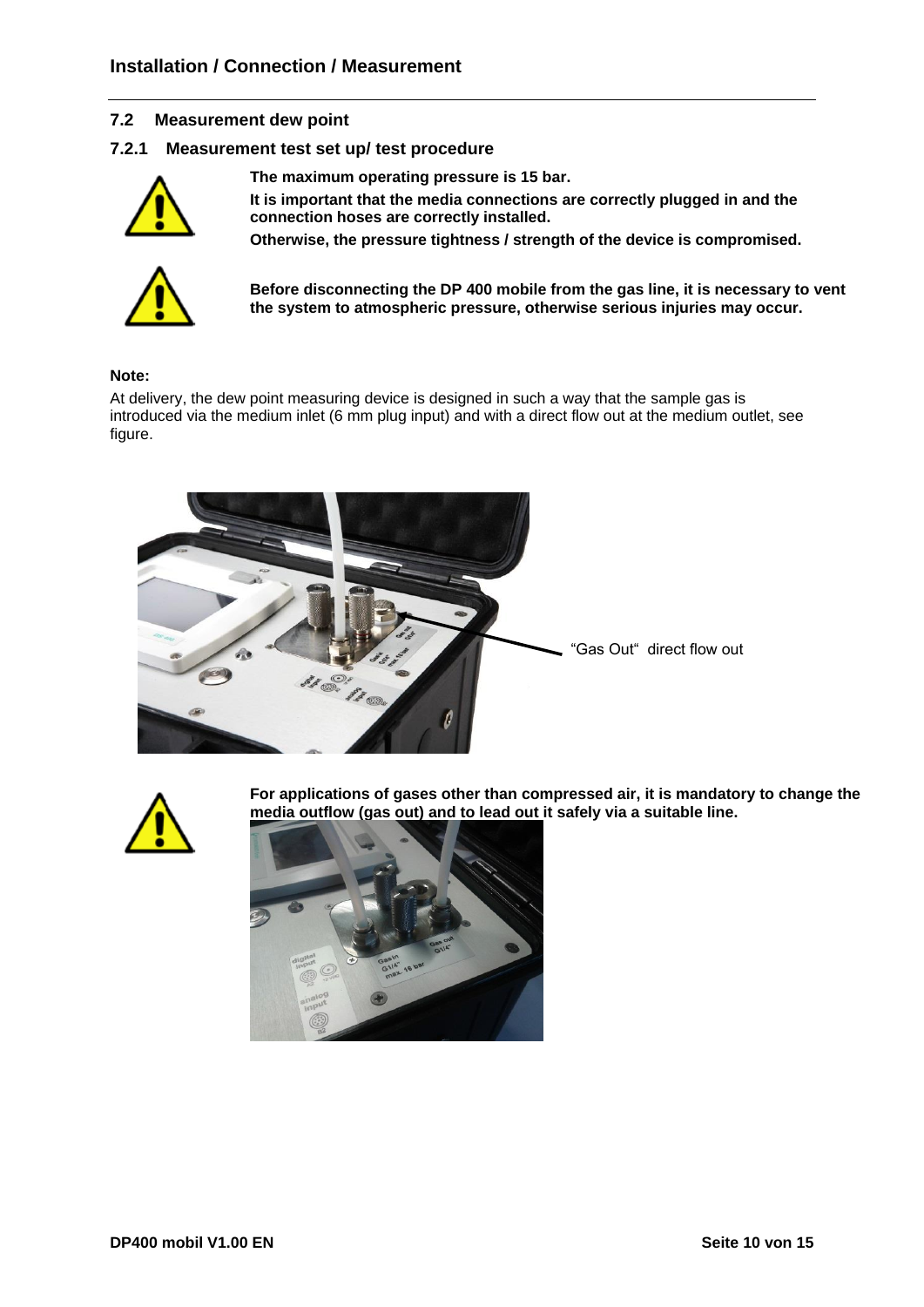### **Test procedure:**

Control dry container (2)closed.

(completely screwed in)

- 1.) Both controls , Medium and dry container, have to be closed completely
- 2.) Remove red seal plug and connect the gas input line at . Gas In".
- 3.) For measurements with gases, except compressed air, the "Gas out" is to change to a suitable line output.A secure gas flow out is to ensure.
- 4.) The tightness of all connections is to be checked and ensured.
- 5.) Switch on the display / datalogger. (to press switch on/off button >=3 sec )
- 6.) Slowly open the control "Medium", max. until the red mark is visible.
- 7.) Allow the gas to flow until the display shows a stable reading.
- 8.) Switch off the unit after completing the measurement
- 9.) Before disassembling the connections, the system must be vented to atmospheric pressure.



Control Medium (1) open. max. until red marking is visible

The measuring point should be as close as possible to the critical measuring point in order to obtain a truly representative measurement. The length of the DP 400 mobile cable should be as short as possible. Only use PTFE piping (supplied) or stainless steel.

### <span id="page-11-0"></span>**7.2.2 Display / data logger**

The display of the DP 400 mobils is at time of delivery already preconfigurated.

In addition to the pressure up to 16bar, the dew point (pressure dew point), the temperature, relative humidity, absolute humidity (g / m<sup>3</sup>) as well as other moisture values are measured The humidity values are indicated in display channel A1 as well as the pressure on channel B1.

The DP 400 mobile provides an optional data logger for recording the measured values. (Storage capacity 100 million measured values) For more details, see instruction manual DS 400 mobil chapter data logger. Download Link: [Instruction manual DS 400 mobile](http://www.cs-instruments.com/fileadmin/cs-data/Bedienungsanleitungen/Instruction%20manuals_EN_new/Instruction%20manual%20DS%20400%20mobile.pdf)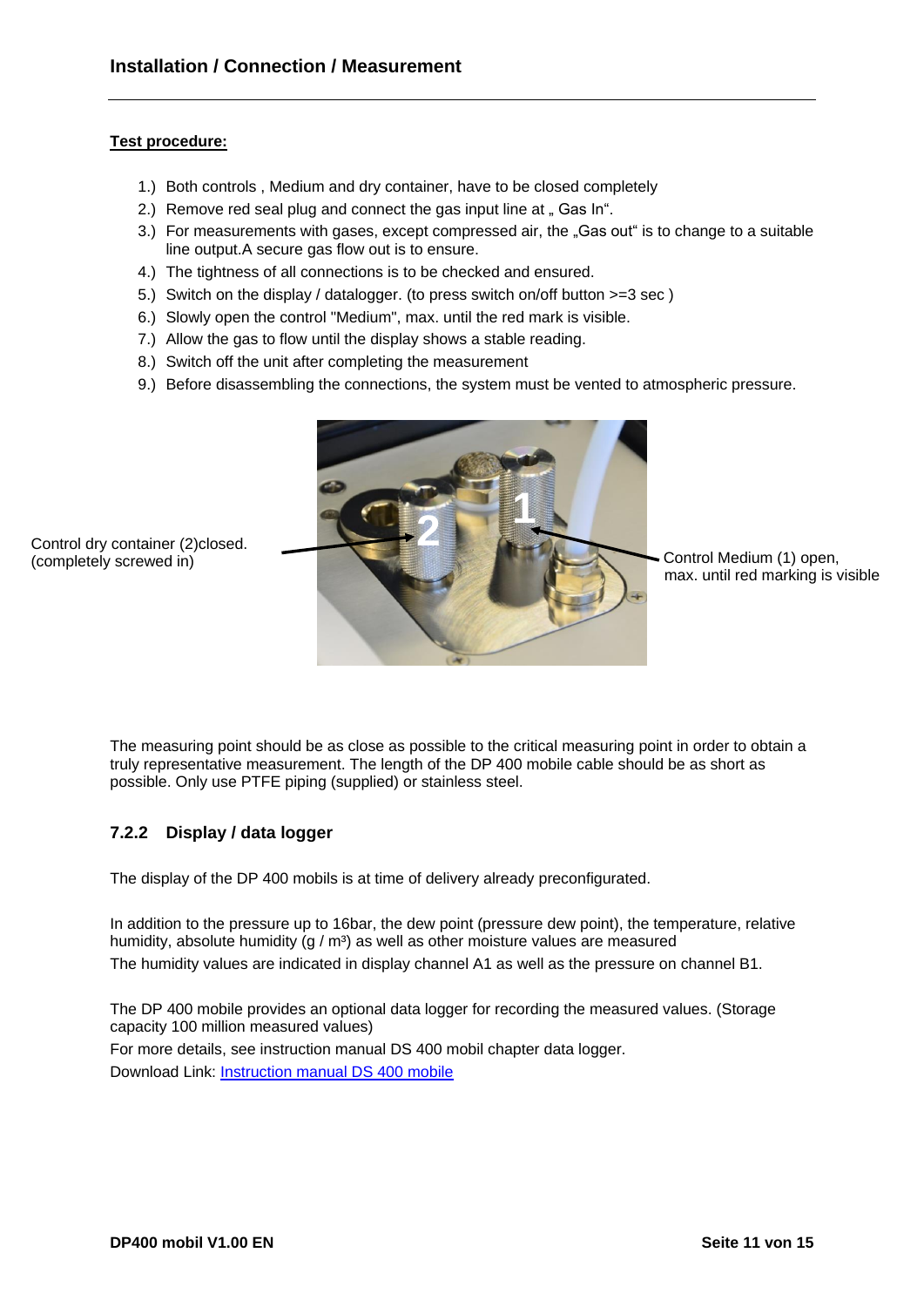# <span id="page-12-0"></span>**8 DP 400 mobil settings in idle state / storage**

The existing drying container should be activated between the measurements or especially during longer periods of interruption and storage. This is to protect the moisture sensor from excessively high moisture and thus to ensure fast response times.



(red marking straight visible)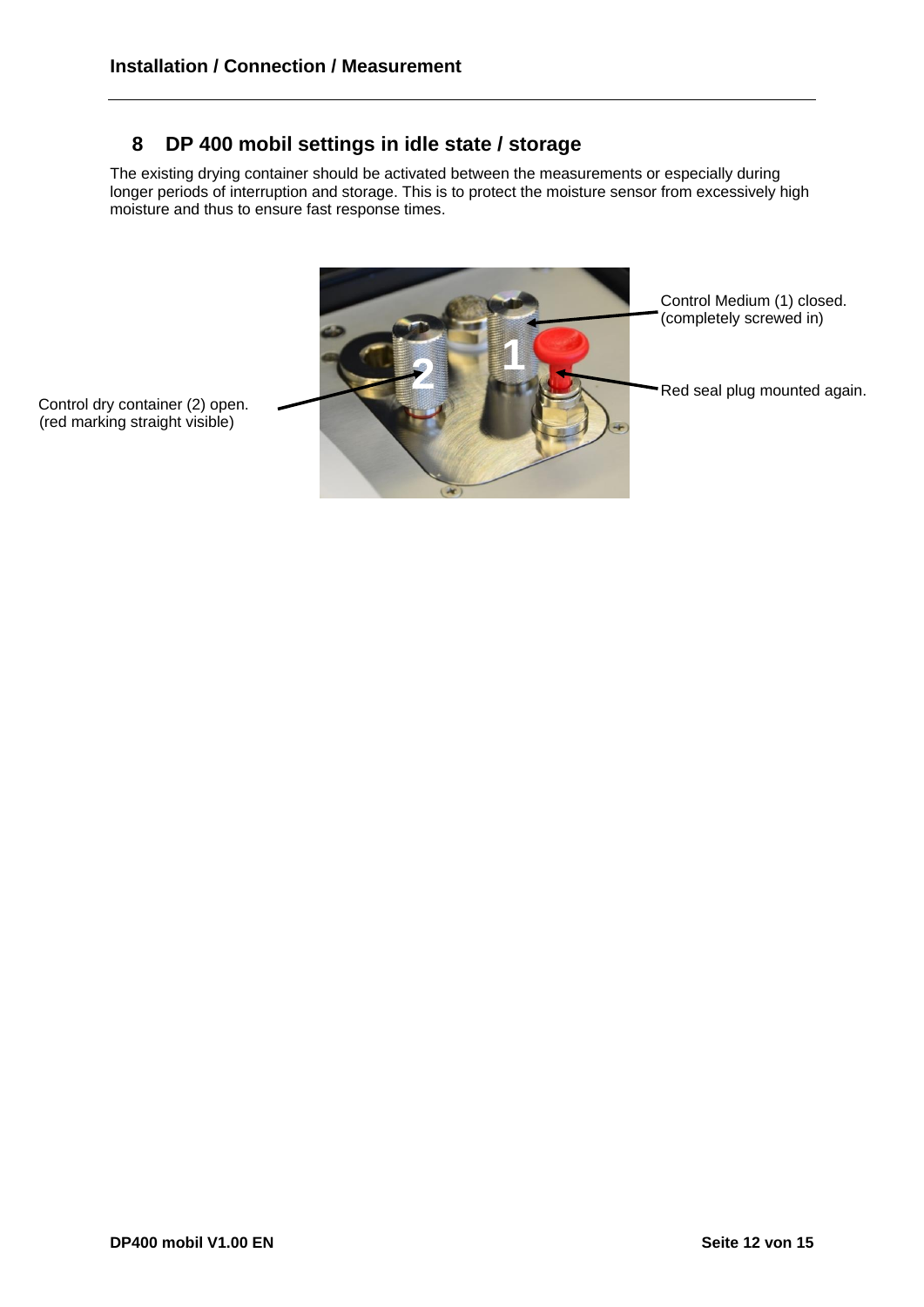# <span id="page-13-0"></span>**9 Operation / setting display and datalogger(optional)**

The operation is largely self-explanatory and menu-driven via the touch panel. The selection of the respective menu items occur via short "tapping" with the finger or a soft round pen.

#### **Attention: Please use no pens or other objects with sharp edges! The foil can be damaged!**

The DP 400 mobile is pre-configured, i.e.the pressure dew point, temperature, pressure as well as rel. humidity are displayed directly on the start screen. Configuration is freely definable, up to 5 different values can be displayed.

|                        | A1a FA505    |            | <b>DewPoint</b>                  | ⊠                      |
|------------------------|--------------|------------|----------------------------------|------------------------|
|                        |              |            | -51.41                           |                        |
|                        |              |            |                                  | °Ctd                   |
| A <sub>1c</sub>        | <b>FA505</b> |            | Temperatur                       | ☑                      |
|                        |              |            | 22.33 °C                         |                        |
| <b>A1b FA505</b>       |              | <b>RDP</b> | <b>B1a CS16</b>                  | B <sub>1</sub> a<br>▽  |
| $-65.86$ $\degree$ Ctd |              |            |                                  | 12.19 bar              |
| Home                   | <b>to</b>    | Setup      | Alarm<br>Lg.stop<br>oo<br>Interv | 10.08.2017<br>10:06:43 |

The data logger option must be ordered and enabled separately.

For a detailed description of the operation, use of datalogger, the free digital and analog inputs etc., please refer to the operating manual DS 400 mobile. Download Link: [Instruction manual DS 400 mobile](http://www.cs-instruments.com/fileadmin/cs-data/Bedienungsanleitungen/Instruction%20manuals_EN_new/Instruction%20manual%20DS%20400%20mobile.pdf)